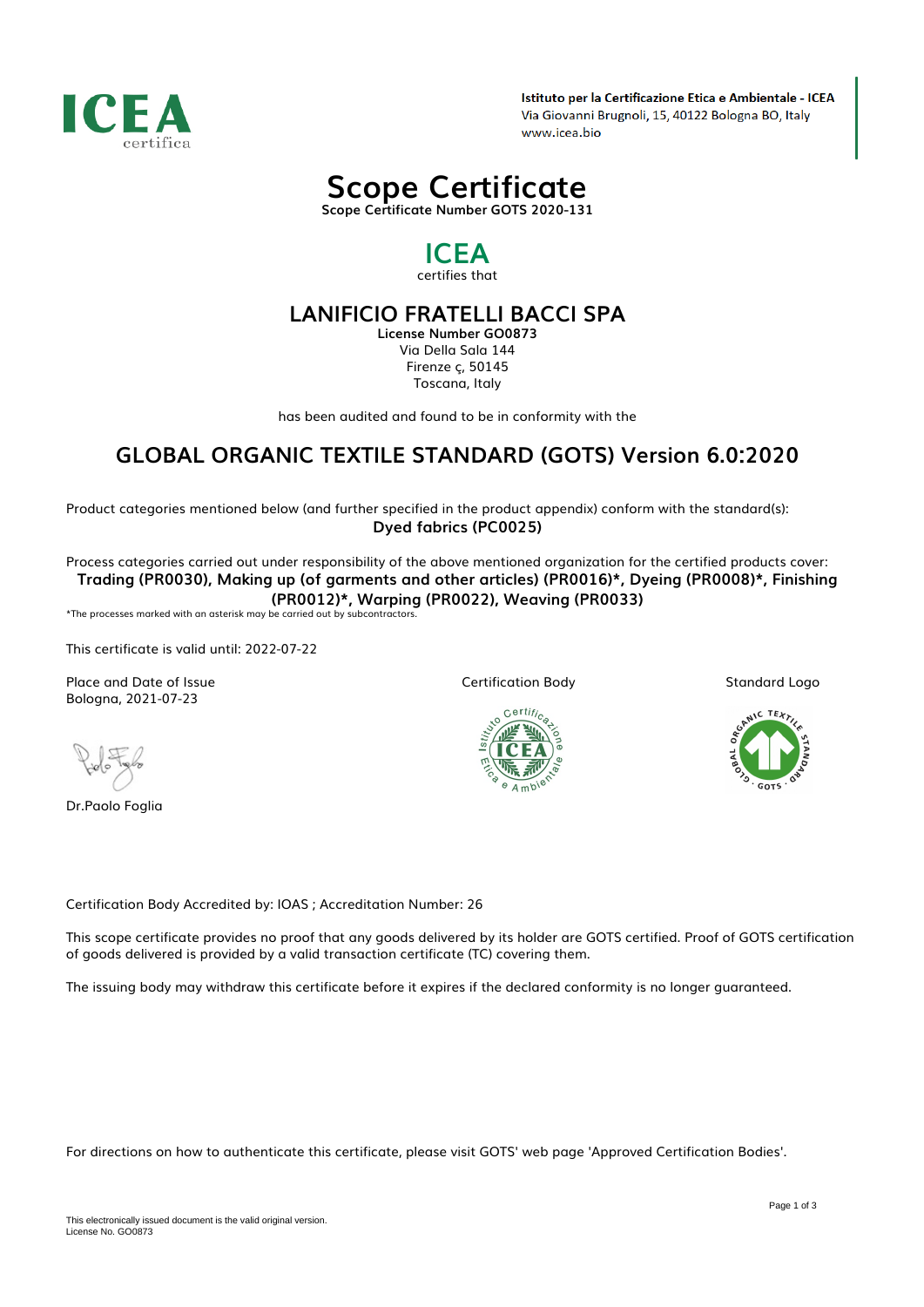

#### *Scope Certificate Number GOTS 2020-131 (continued) LANIFICIO FRATELLI BACCI SPA GOTS Version 6.0:2020*

*Under the scope of this certificate, the following products are covered.*

| <b>Products Appendix</b> |                        |                                                                                                 |                            |  |  |  |
|--------------------------|------------------------|-------------------------------------------------------------------------------------------------|----------------------------|--|--|--|
| <b>Product Category</b>  | lProduct Details       | <b>Material Composition</b>                                                                     | Standard (Label<br> Grade) |  |  |  |
| Dyed fabrics (PC0025)    |                        | Woven fabrics (PD0059)  100.00% Organic Cotton (RM0104)                                         | Organic                    |  |  |  |
| Dyed fabrics (PC0025)    |                        | Woven fabrics (PD0059) 100.00% Organic Flax (Linen) (RM0110)                                    | Organic                    |  |  |  |
| Dyed fabrics (PC0025)    |                        | Woven fabrics (PD0059) 32.00% Organic Cotton (RM0104) + 68.00%<br>Organic Flax (Linen) (RM0110) | Organic                    |  |  |  |
| Dyed fabrics (PC0025)    |                        | Woven fabrics (PD0059) 90.00% Organic Cotton (RM0104) + 10.00%<br>Lyocell (RM0226)              | Made with<br>organic       |  |  |  |
| Dyed fabrics (PC0025)    |                        | Woven fabrics (PD0059) 80.00% Organic Cotton (RM0104) + 20.00%<br>Organic Flax (Linen) (RM0110) | Organic                    |  |  |  |
| Dyed fabrics (PC0025)    |                        | Woven fabrics (PD0059) 20.00% Organic Cotton (RM0104) + 80.00%<br>Organic Flax (Linen) (RM0110) | Organic                    |  |  |  |
| Dyed fabrics (PC0025)    | Woven fabrics (PD0059) | 98.00% Organic Cotton (RM0104) + 2.00%<br>Elastane (RM0160)                                     | Organic                    |  |  |  |
| Dyed fabrics (PC0025)    |                        | Woven fabrics (PD0059) 19.00% Organic Cotton (RM0104) + 81.00%<br>Organic Flax (Linen) (RM0110) | Organic                    |  |  |  |

*Place and Date of Issue Bologna, 2021-07-23*

*Dr.Paolo Foglia*

*Certification Body*



*Standard Logo*